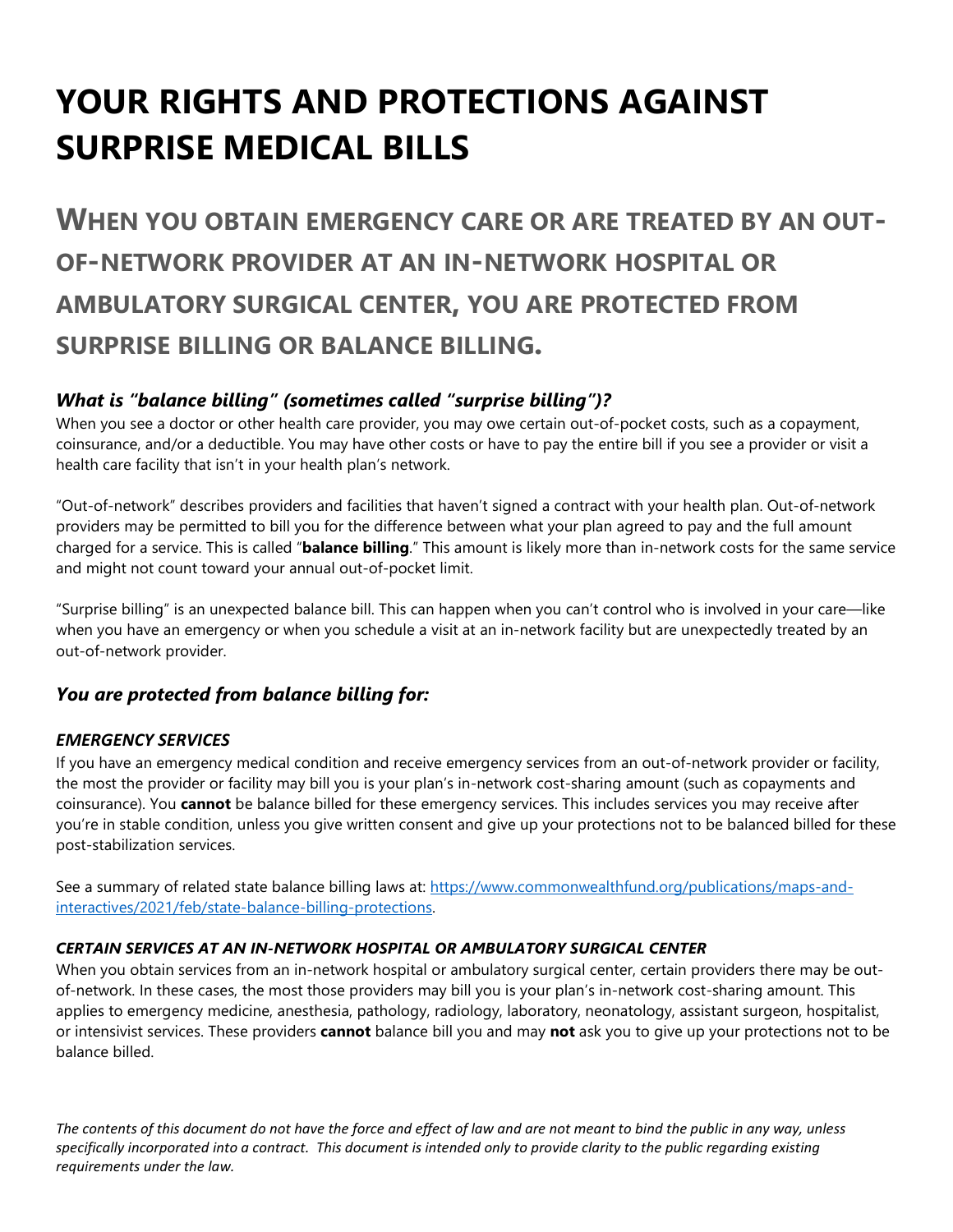If you obtain other services at these in-network facilities, out-of-network providers **cannot** balance bill you, unless you give written consent and give up your protections.

# *You are never required to give up your protections from balance billing. Also, you are not required to obtain care out-of-network. You can choose a provider or facility in your plan's network.*

# *In certain states, you may also have related state protections:*

Visit The Commonwealth Fund website for updated state balance-billing protections at [https://www.commonwealthfund.org/publications/maps-and-interactives/2021/feb/state-balance-billing-protections.](https://www.commonwealthfund.org/publications/maps-and-interactives/2021/feb/state-balance-billing-protections)

Applicable state balance billing laws or requirements for noted states are as follows:

#### *ARIZONA PROTECTIONS AVAILABLE*

- State requires insurers to hold enrollees harmless for amounts beyond in-network level of cost sharing
- Above protection applies:
	- o To HMO and PPO enrollees
	- o For (1) emergency services provided by out-of-network professionals at in-network facilities and (2) nonemergency services provided by out-of-network professionals at in-network facilities
	- o Provided by all or most classes of health care professionals
- State provides a dispute resolution process for claims over \$1000, which must be initiated by the enrollee
- Protections do not apply to:
	- o ground ambulance services
	- o services at out-of-network facilities
	- o enrollees who consent to non-emergency out-of-network services
	- o enrollees of self-funded plans

#### *CALIFORNIA PROTECTIONS AVAILABLE*

- State requires insurers to hold enrollees harmless for amounts beyond in-network level of cost sharing
- State prohibits out-of-network providers from billing enrollees for any amount beyond in-network level of cost sharing
- Above protections apply:
	- o To HMO and PPO enrollees
	- o For (1) emergency services by out-of-network professionals and facilities and (2) non-emergency services provided by out-of-network professionals at in-network facilities
	- o Provided by all or most classes of health care professionals
- State provides a payment standard
- Protections do not apply to:
	- o ground ambulance services
	- o enrollees who consent to non-emergency out-of-network services
	- o enrollees in self-funded plans

#### *COLORADO PROTECTIONS AVAILABLE*

- State requires insurers to hold enrollees harmless for amounts beyond in-network level of cost sharing
- State prohibits out-of-network providers from billing enrollees for any amount beyond in-network level of cost sharing
- Above protections apply
	- o To HMO and PPO enrollees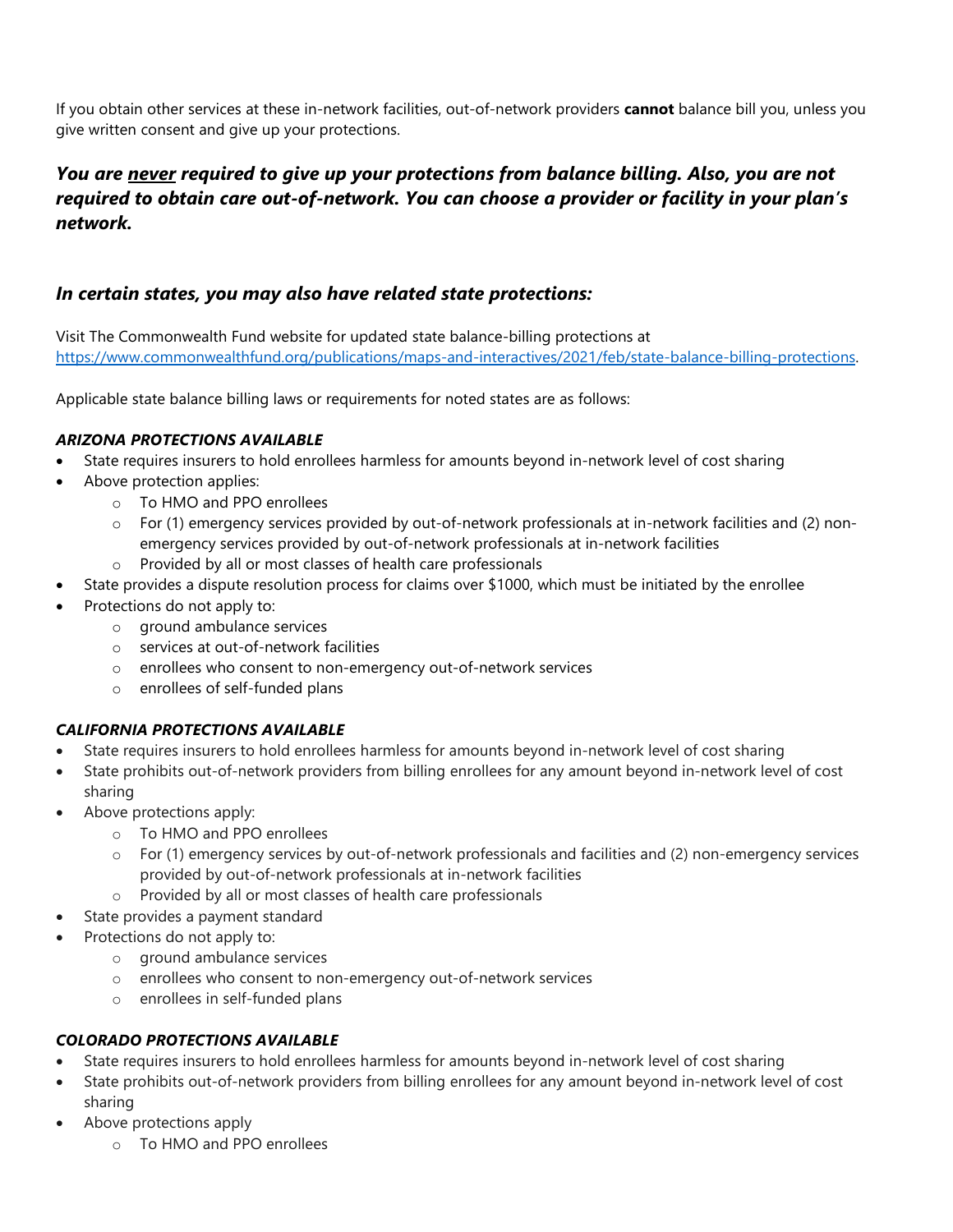- o For (1) emergency services provided by out-of-network professionals, facilities, and ground ambulance service providers and (2) non-emergency services provided by out-of-network professionals at in-network facilities
- o Provided by all or most classes of health care providers
- State provides a payment standard
- Protections do not apply:
	- o to enrollees who consent to out-of-network non-emergency services
	- o to enrollees of self-funded plans

## *CONNECTICUT PROTECTIONS AVAILABLE*

- State requires insurers to hold enrollees harmless for amounts beyond in-network level of cost sharing
- State prohibits out-of-network providers from billing enrollees for any amount beyond in-network level of cost sharing
- Above protections apply:
	- o To HMO and PPO enrollees
	- o For (1) emergency services and (2) non-emergency services provided by out-of-network professionals at innetwork facilities
	- o Provided by all or most classes of health care professionals
	- State provides a payment standard
- Protections do not apply to:
	- o ground ambulance services
	- o out-of-network facility charges for emergency services
	- o enrollees who consent to non-emergency out-of-network services
	- o enrollees of self-funded plans

## *DELAWARE PROTECTIONS AVAILABLE*

- State requires insurers to hold enrollees harmless for emergency services provided
	- o by out-of-network professionals
	- o at out-of-network facilities
	- o by certain out-of-network ground ambulance service providers
- State prohibits providers from balance billing enrollees for non-emergency services provided at in-network facilities unless they obtain consent from the enrollee
- Above protections apply to:
	- o HMO and PPO enrollees
	- o For services provided by all or most classes of health care professionals
	- State provides a payment standard for emergency services
- State provides the option of arbitration
- Protections do not apply to:
	- o enrollees who consent to non-emergency out-of-network services
	- o enrollees in self-funded plans

# *FLORIDA PROTECTIONS AVAILABLE*

- State requires insurers to hold enrollees harmless for amounts beyond in-network level of cost sharing
- State prohibits out-of-network providers from billing enrollees for any amount beyond in-network level of cost sharing
- Above protections apply:
	- o To HMO and PPO enrollees
	- o For (1) emergency services by out-of-network professionals and facilities and (2) non-emergency services provided by out-of-network professionals at in-network facilities
	- o Provided by all or most classes of health care professionals
- For PPOs, state payment standard applies to (1) emergency services and (2) non-emergency services provided by outof-network professionals at in-network facilities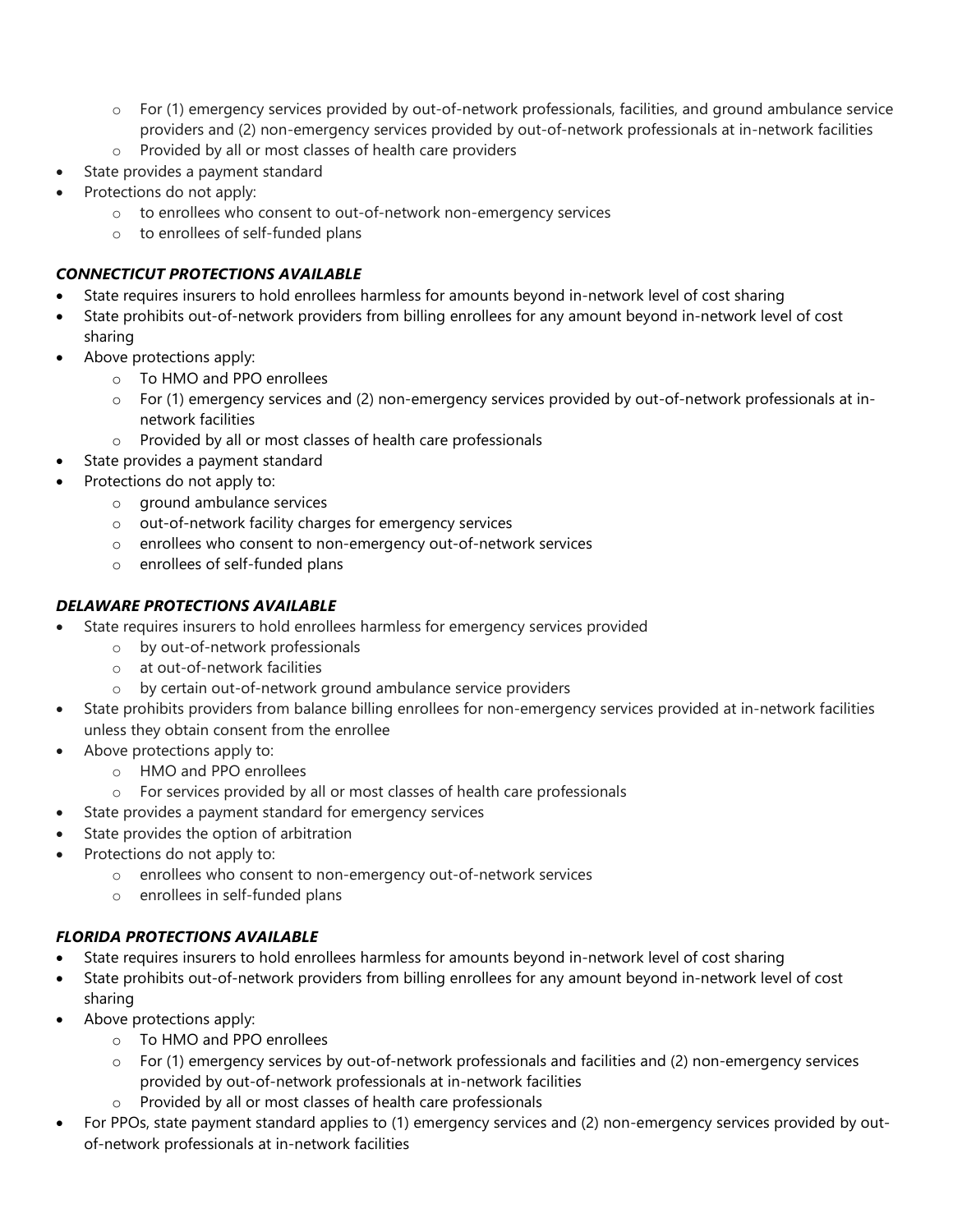- For HMOs, state payment standard only applies to emergency services but the state also has a claim dispute resolution program in place
- Protections do not apply to:
	- o ground ambulance services for PPO enrollees
	- o PPO enrollees who consent to non-emergency out-of-network services
	- o enrollees of self-funded plans

#### *GEORGIA PROTECTIONS AVAILABLE*

- State requires insurers to hold enrollees harmless for amounts beyond in-network level of cost sharing
- State prohibits out-of-network providers from billing enrollees for any amount beyond in-network level of cost sharing
- Above protections apply:
	- o To HMO and PPO enrollees
	- o For (1) emergency services by out-of-network professionals and facilities and (2) non-emergency services provided by out-of-network professionals at in-network facilities
	- o Provided by all or most classes of health care professionals
- State provides a payment standard for professionals but not facilities
- State provides a dispute resolution process
- Protections do not apply to:
	- o ground ambulance services
	- o enrollees who consent to non-emergency out-of-network services
	- o enrollees in self-funded plans

## *ILLINOIS PROTECTIONS AVAILABLE*

- State requires insurers to hold enrollees harmless for amounts beyond in-network level of cost sharing
- State prohibits out-of-network providers from billing enrollees for any amount beyond in-network level of cost sharing
- Above protections apply:
	- o To HMO and PPO enrollees
	- o For (1) emergency services provided by out-of-network professionals at in-network facilities, and (2) nonemergency services provided by out-of-network professionals at in-network facilities
	- o Provided by certain specific classes of health care professionals
- State provides a dispute resolution process
- Protections do not apply to:
	- o ground ambulance services
	- o services received at out-of-network facilities
	- o enrollees who consent to non-emergency out-of-network services
	- o enrollees of self-funded plans

# *INDIANA PROTECTIONS AVAILABLE*

- For HMOs, with respect to emergency services provided by out-of-network professionals and facilities, state (1) requires insurers to hold enrollees harmless for amounts beyond in-network level of cost sharing; and (2) prohibits out-of-network providers from billing enrollees for any amount beyond in-network level of cost sharing
- For HMOs and PPOs, with respect to non-emergency services provided by out-of-network professionals at in-network facilities, state prohibits out-of-network providers from billing enrollees for any amount beyond in-network level of cost sharing. This prohibition applies to all providers in the state, and therefore might also protect enrollees of selffunded plans.
- Above protections apply to services provided by all or most classes of health care professionals.
- Protections do not apply to:
	- o ground ambulance services
	- o enrollees who consent to non-emergency out-of-network services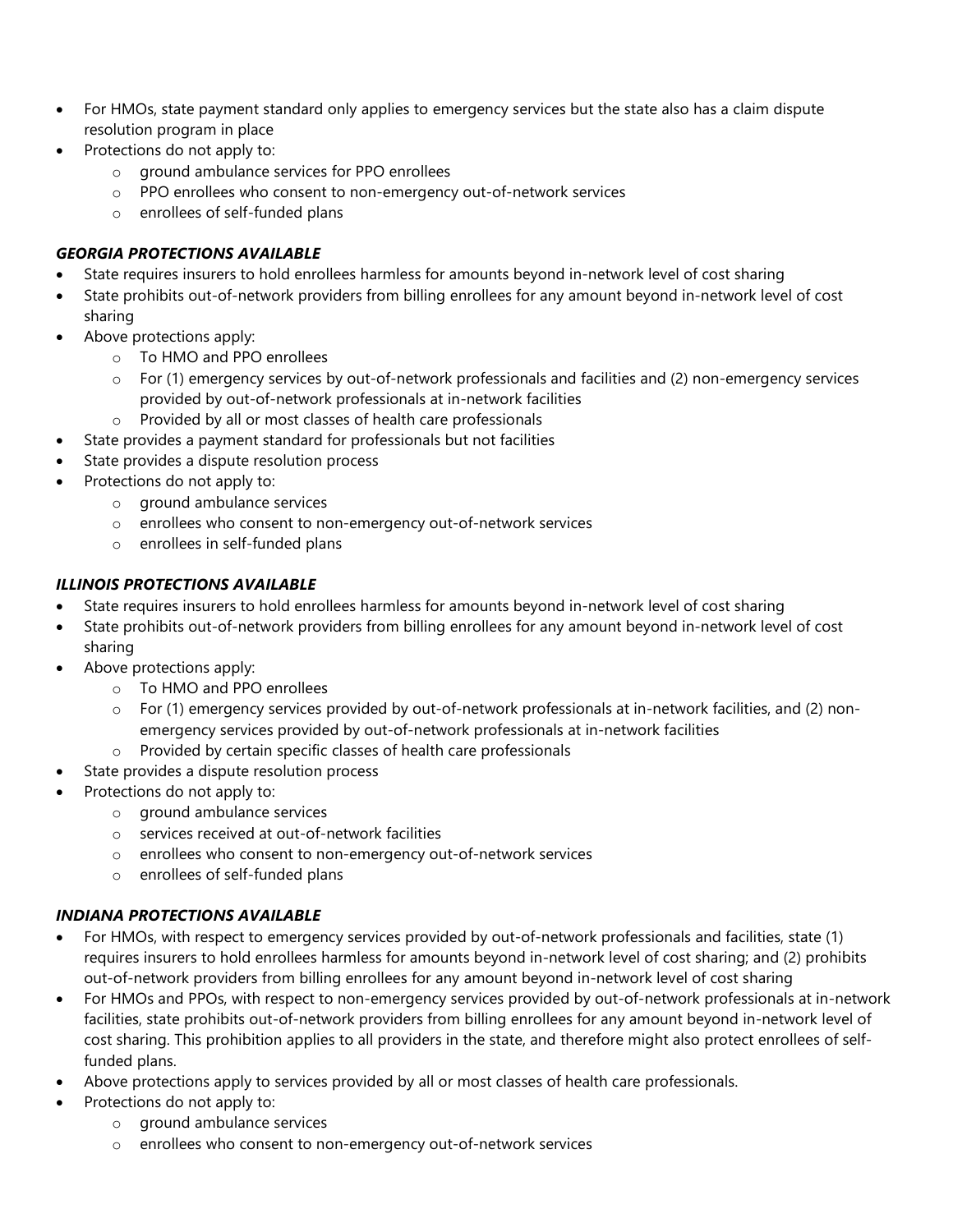#### *IOWA PROTECTIONS AVAILABLE*

- State requires insurers to hold enrollees harmless for amounts beyond in-network level of cost sharing
- Above protection applies:
	- o To HMO and PPO enrollees
	- $\circ$  For emergency services provided by out-of-network professionals and facilities
	- o Provided by all or most classes of health care professionals
- Protections do not apply to:
	- o enrollees of self-funded plans
	- o non-emergency services

#### *MAINE PROTECTIONS AVAILABLE*

- State requires insurers to hold enrollees harmless for amounts beyond in-network level of cost sharing
- State prohibits out-of-network providers from billing enrollees for any amount beyond in-network level of cost sharing
- Above protections apply:
	- o To HMO and PPO enrollees
	- o To enrollees of self-funded plans that have opted into the protections
	- o For (1) emergency services by out-of-network professionals, facilities and ambulance providers; and (2) nonemergency services provided by out-of-network professionals at in-network facilities
	- o Provided by all or most classes of out-of-network health care professionals
- State provides a payment standard
- Protections do not apply to enrollees who consent to out-of-network non-emergency services

## *MASSACHUSETTS PROTECTIONS AVAILABLE*

- State requires insurers to hold enrollees harmless for amounts beyond in-network level of cost sharing
- Above protection applies:
	- o To HMO and PPO enrollees
	- o For (1) emergency services provided by out-of-network professionals at in-network facilities, and (2) nonemergency services provided by out-of-network professionals at in-network facilities
	- o Provided by all or most classes of out-of-network health care professionals
- Protections do not apply to:
	- o ground ambulance services
	- o services at out-of-network facilities
	- o enrollees who consent to out-of-network services
	- o enrollees of self-funded plans

#### *MARYLAND PROTECTIONS AVAILABLE*

- State requires insurers to hold enrollees harmless for amounts beyond in-network level of cost sharing
- State prohibits out-of-network providers from billing enrollees for any amount beyond in-network level of cost sharing
- Above protections apply:
	- o To (1) emergency services provided by out-of-network professionals, facilities, and ambulance providers; and (2) non-emergency services provided by out-of-network professionals at in-network facilities
	- o Provided by all types of out-of-network health care professionals for HMO enrollees
	- o Provided by on-call or hospital-based physicians who agree to accept assignment of benefits for PPO enrollees
- State provides a payment standard
- Protections do not apply to enrollees in self-funded plans

# *MICHIGAN PROTECTIONS AVAILABLE*

• State prohibits out-of-network providers from billing enrollees for any amount beyond in-network level of cost sharing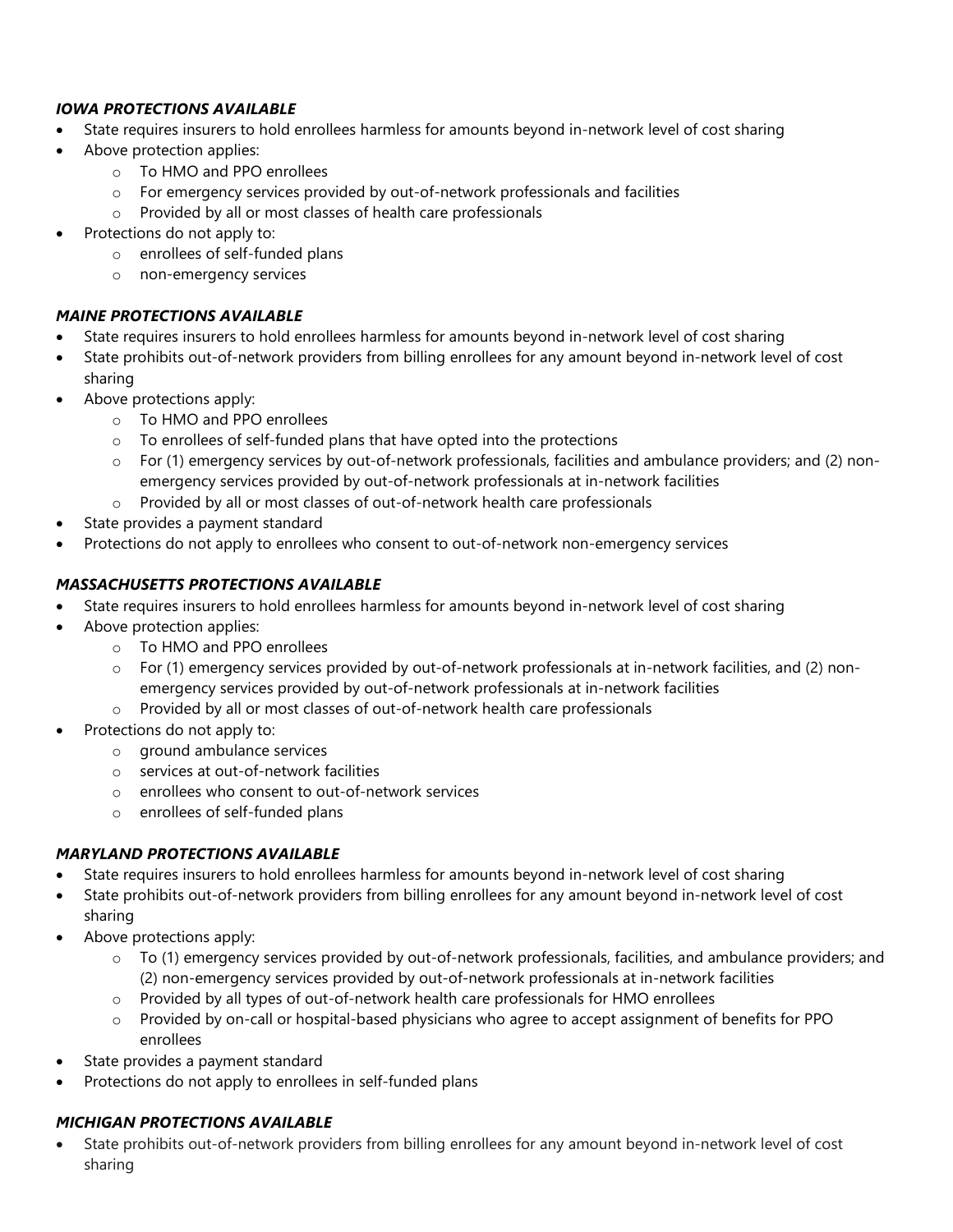- Above protections apply:
	- o To HMO and PPO enrollees
	- $\circ$  For (1) emergency services by out-of-network professionals and facilities; and (2) non-emergency services provided by out-of-network professionals at in-network facilities
	- o Provided by all or most classes of out-of-network health care professionals
- State provides a payment standard
- State provides a dispute resolution process
- Protections do not apply to:
	- o ground ambulance services
	- o enrollees who consent to non-emergency out-of-network services
	- o enrollees in self-funded plans

#### *MINNESOTA PROTECTIONS AVAILABLE*

- State requires insurers to hold enrollees harmless for amounts beyond in-network level of cost sharing
- Above protection applies:
	- o To HMO and PPO enrollees
	- o For non-emergency services provided by out-of-network professionals at in-network facilities
	- o Provided by all or most classes of out-of-network health care professionals
- State provides a dispute resolution process
- Protections do not apply to:
	- o emergency services
	- o enrollees of self-funded plans

## *MISSISSIPPI PROTECTIONS AVAILABLE*

- State requires insurers to hold enrollees harmless for amounts beyond in-network level of cost sharing
- State prohibits out-of-network providers from billing enrollees for any amount beyond in-network level of cost sharing
- Above protections apply:
	- o To HMO and PPO enrollees
	- $\circ$  For (1) emergency services by out-of-network professionals and facilities, and (2) non-emergency services provided by out-of-network professionals at in-network facilities
	- o Provided by all or most classes of health care professionals
- Protections do not apply to:
	- o ground ambulance services
	- o enrollees of self-funded plans

#### *MISSOURI PROTECTIONS AVAILABLE*

- State prohibits out-of-network providers from billing enrollees for any amount beyond in-network level of cost sharing
- Above protection applies to:
	- o To HMO, PPO, and EPO enrollees
	- o For emergency services provided by out-of-network professionals at in-network facilities
	- o Provided by all or most classes of health care professionals
- State provides dispute resolution process
- Protections do not apply to:
	- o ground ambulance services
	- o services provided at out-of-network facilities
	- o non-emergency services
	- o enrollees of self-funded plans

#### *NEBRASKA PROTECTIONS AVAILABLE*

• State requires insurers to hold enrollees harmless for amounts beyond in-network level of cost sharing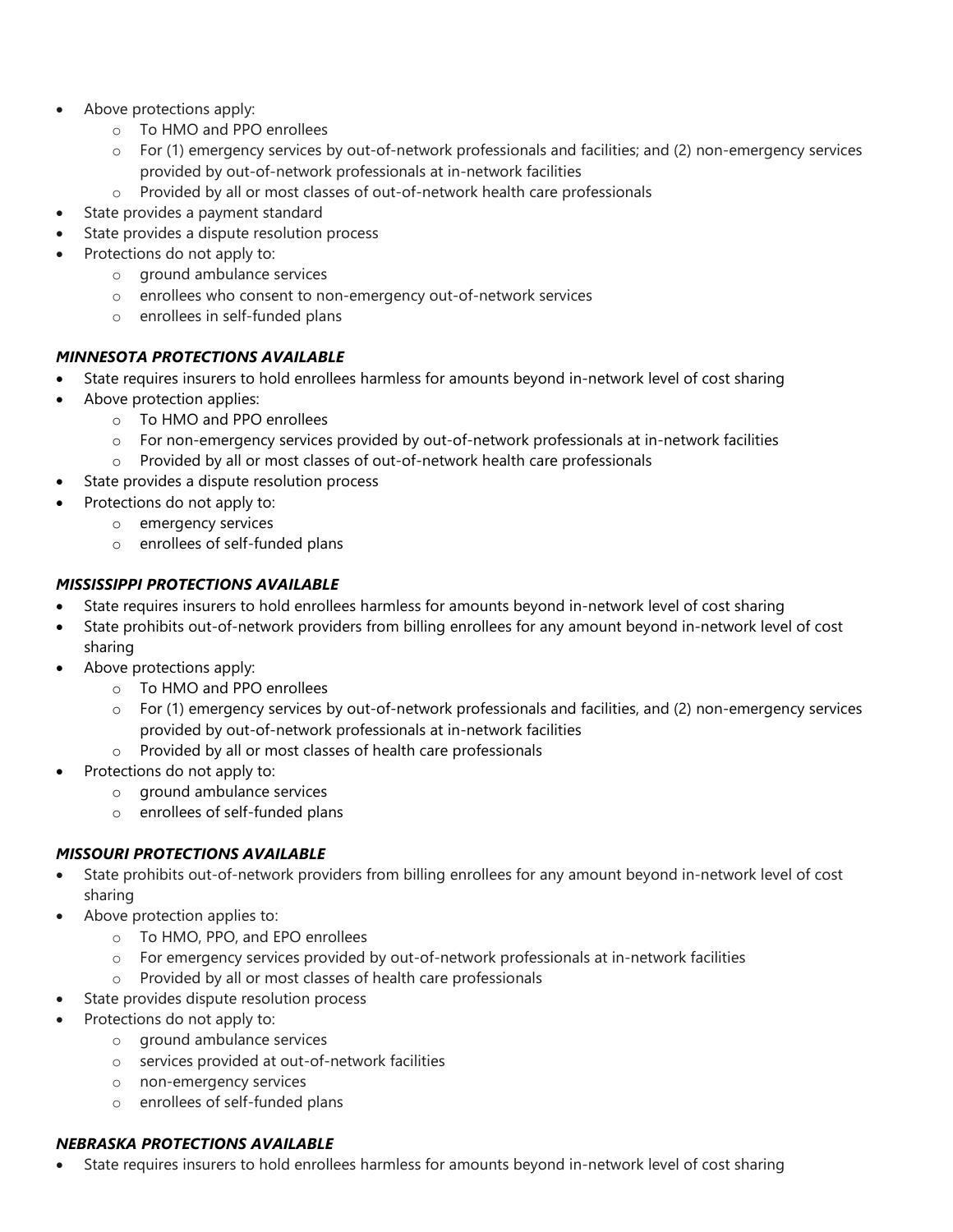- State prohibits out-of-network professionals and facilities from billing enrollees for any amount beyond in-network level of cost sharing
- Above protections apply:
	- o To HMO and PPO enrollees
	- o For emergency services
	- o Provided by all or most classes of health care professionals
- Protections do not apply to:
	- o ground ambulance services
	- o non-emergency services
	- o enrollees of self-funded plans
- State provides a payment standard

## *NEVADA PROTECTIONS AVAILABLE*

- State requires insurers to hold enrollees harmless for amounts beyond in-network level of cost sharing
- State prohibits out-of-network providers from billing enrollees for any amount beyond in-network level of cost sharing
- Above protections apply
	- o To HMO and PPO enrollees
	- o To enrollees of self-funded plans that have opted into the protections
	- o For emergency services by out-of-network professionals and facilities
	- o Provided by all or most classes of health care providers
- State provides a dispute resolution process
- Protections do not apply to:
	- o ground ambulance services
	- o non-emergency services

# *NEW HAMPSHIRE PROTECTIONS AVAILABLE*

- State prohibits out-of-network providers from billing enrollees for any amount beyond in-network level of cost sharing
- Above protection applies:
	- o To any network-based major medical health insurance product, including HMO, PPO, EPO and POS products
	- For (1) emergency services provided by out-of-network professionals at in-network facilities, and (2) non
		- emergency services provided by out-of-network professionals at in-network facilities
	- o Provided by certain specific classes of health care professionals
- State provides a dispute resolution process
- Protections do not apply to:
	- o ground ambulance services
	- o services at out-of-network facilities
	- o enrollees of self-funded plans

#### *NEW JERSEY PROTECTIONS AVAILABLE*

- State requires insurers to hold enrollees harmless for amounts beyond in-network level of cost sharing
- State prohibits out-of-network providers from billing enrollees for any amount beyond in-network level of cost sharing
- Above protections apply:
	- o To HMO, PPO, EPO and POS enrollees
	- o To enrollees of self-funded plans that have opted into the protections
	- o For (1) emergency services provided by out-of-network professionals and facilities, and (2) non-emergency services provided by out-of-network professionals at in-network facilities
	- o Provided by all or most classes of health care professionals
- State provides a dispute resolution process
- Protections do not apply to: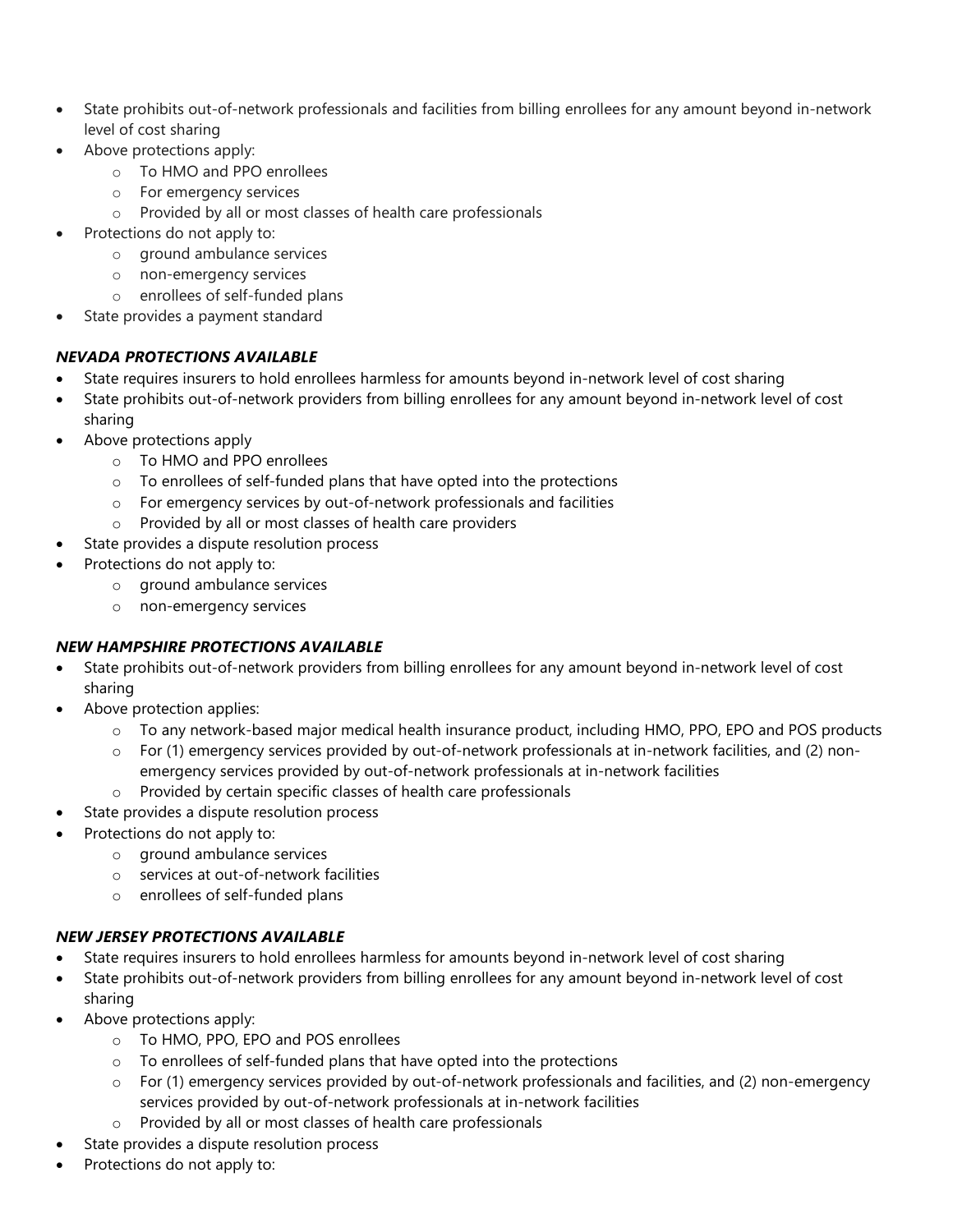- o ground ambulance services
- o enrollees who consent to non-emergency out-of-network services

#### *NEW MEXICO PROTECTIONS AVAILABLE*

- State requires insurers to hold enrollees harmless for amounts beyond in-network level of cost sharing
- State prohibits out-of-network providers from billing enrollees for any amount beyond in-network level of cost sharing
- Above protections apply:
	- o To HMO and PPO enrollees
	- o For (1) emergency services by out-of-network professionals and facilities and (2) non-emergency services provided by out-of-network professionals at in-network facilities
	- o Provided by all or most classes of health care professionals
	- State provides a payment standard
- Protections do not apply to:
	- o ground ambulance services
	- o enrollees who consent to out-of-network non-emergency services
	- o enrollees of self-funded plans

#### *NEW YORK PROTECTIONS AVAILABLE*

- State requires insurers to hold enrollees harmless for amounts beyond in-network level of cost sharing
- State prohibits out-of-network providers from billing enrollees for any amount beyond in-network level of cost sharing
- Above protections apply:
	- o To HMO, PPO and EPO enrollees.
	- o For (1) emergency services provided by out-of-network facilities, professionals, and ground ambulance providers; and (2) non-emergency services provided by out-of-network professionals at in-network facilities
	- o Provided by all or most classes of health care professionals
- State provides a dispute resolution process
- Protections do not apply to
	- o enrollees who consent to non-emergency out-of-network services†
	- o enrollees of self-funded plans

#### *NORTH CAROLINA PROTECTIONS AVAILABLE*

- State requires insurers to hold enrollees harmless for amounts beyond in-network level of cost sharing
- Above protections apply:
	- o To HMO and PPO enrollees
	- o For emergency services by out-of-network professionals
	- o Provided by all or most classes of health care professionals
- Protections do not apply to:
	- o ground ambulance services
	- o emergency services by out-of-network facilities
	- o non-emergency services
	- o enrollees of self-funded plans

# *OHIO PROTECTIONS AVAILABLE*

- State requires insurers to hold enrollees harmless for amounts beyond in-network level of cost sharing
- Above protection applies:
	- o To HMO and PPO enrollees
	- o For (1) emergency services provided by out-of-network professionals, facilities, and ground ambulance service providers and (2) non-emergency services provided by out-of-network professionals at in-network facilities
	- o Provided by those classes of health care professionals as defined by regulation
- State provides a payment standard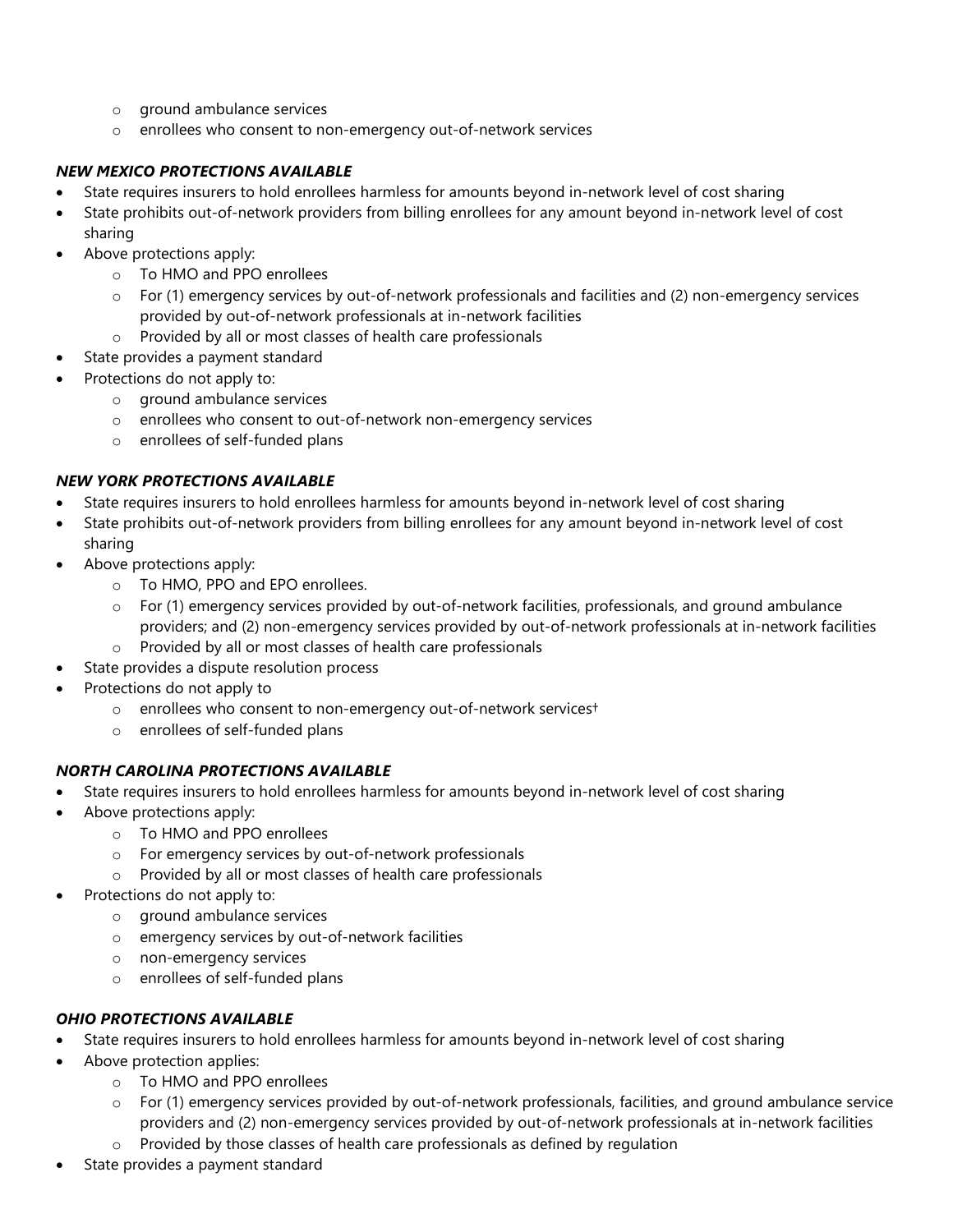- State provides a dispute resolution process
- Protections do not apply to:
	- o enrollees of self-funded plans
	- o enrollees who consent to out-of-network non-emergency services

#### *OREGON PROTECTIONS AVAILABLE*

- State prohibits out-of-network providers from billing enrollees for any amount beyond in-network level of cost sharing
- Above protection applies:
	- o To HMO and PPO enrollees
	- o For (1) emergency services provided by out-of-network professionals at in-network facilities, and (2) nonemergency services provided by out-of-network professionals at in-network facilities
	- o Provided by all or most classes of health care professionals
	- State provides a payment standard
- Protections do not apply to:
	- o ground ambulance services
	- o services at out-of-network facilities
	- o enrollees who consent to non-emergency out-of-network services
	- o enrollees of self-funded plans

#### *PENNSYLVANIA PROTECTIONS AVAILABLE*

- State requires insurers to hold enrollees harmless for amounts beyond in-network level of cost sharing
- Above protection applies:
	- o To HMO and PPO enrollees
	- o For emergency services
	- o Provided by all or most classes of health care professionals
- Protections do not apply to:
	- o ground ambulance services
	- o out-of-network facility emergency service charges, for PPO enrollees only
	- o non-emergency services
	- o enrollees of self-funded plans

#### *RHODE ISLAND PROTECTIONS AVAILABLE*

- State requires insurers to hold enrollees harmless for amounts beyond in-network level of cost sharing
- Above protection applies:
	- o To HMO enrollees
	- o For (1) emergency services, and (2) non-emergency services provided by out-of-network professionals at innetwork facilities
	- o Provided by all or most classes of health care professionals
- Protections do not apply to:
	- o PPO enrollees
	- o ground ambulance services
	- o enrollees of self-funded plans

#### *TEXAS PROTECTIONS AVAILABLE*

- State requires insurers to hold enrollees harmless for amounts beyond in-network level of cost sharing
- State prohibits out-of-network providers from billing enrollees for any amount beyond in-network level of cost sharing
- Above protections apply:
	- o To HMO, PPO, and EPO enrollees
	- o For (1) emergency services by out-of-network professionals and facilities, and (2) non-emergency services provided by out-of-network professionals at in-network facilities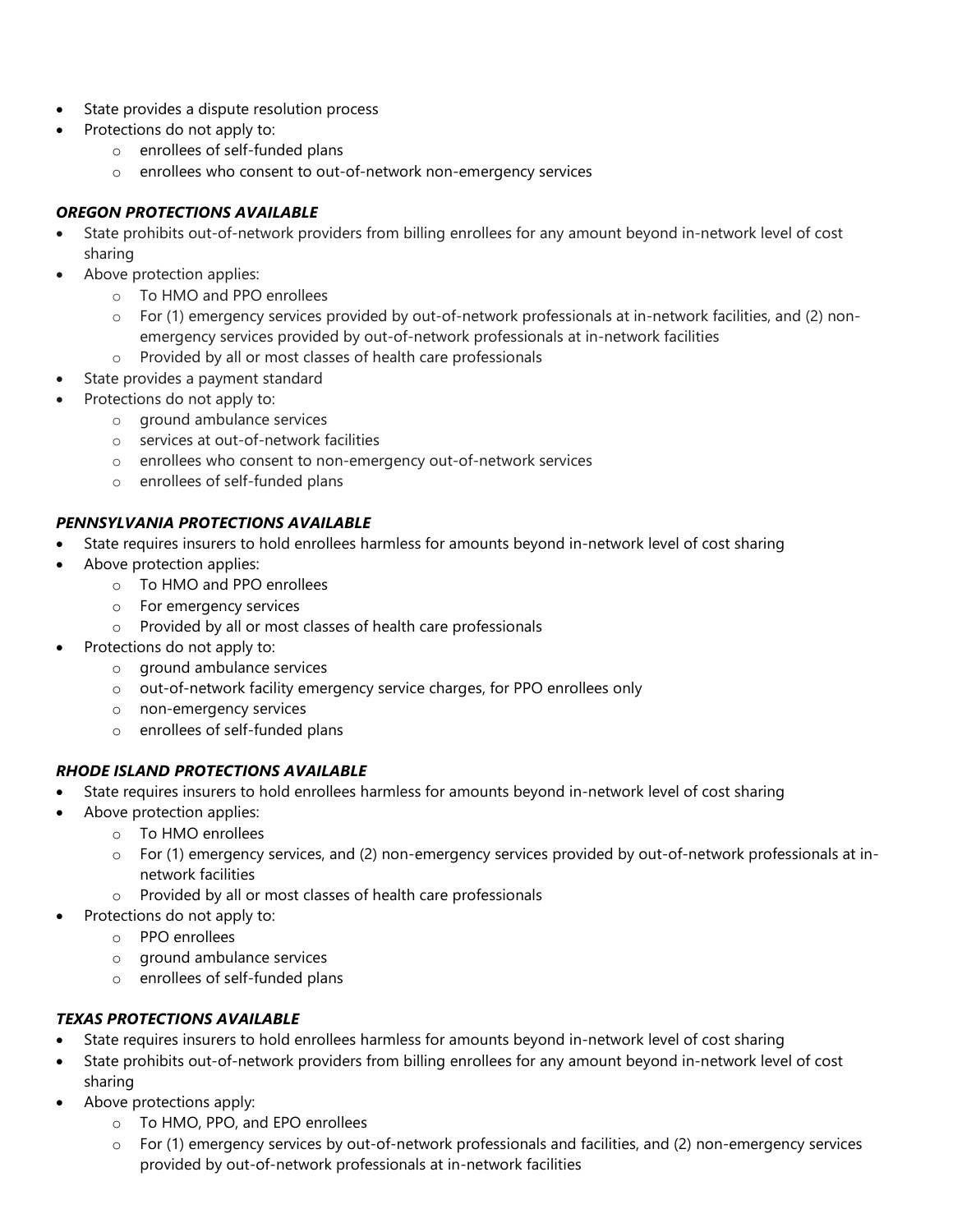- o Provided by all or most classes of health care professionals
- State provides dispute resolution process
- Protections do not apply to:
	- o ground ambulance services
	- o enrollees who consent to out-of-network non-emergency services
	- o enrollees of self-funded plans

#### *VERMONT PROTECTIONS AVAILABLE*

- State requires insurers to hold enrollees harmless for amounts beyond in-network level of cost sharing
- Above protection applies:
	- o To HMO and PPO enrollees
	- o For emergency services including ground ambulance services
	- o Provided by all or most classes of health care professionals
- Protections do not apply to:
	- o out-of-network facility charges for emergency services
	- o non-emergency services
	- o enrollees of self-funded plans

#### *VIRIGINA PROTECTIONS AVAILABLE*

- State requires insurers to hold enrollees harmless for amounts beyond in-network level of cost sharing
- State prohibits out-of-network providers from billing enrollees for any amount beyond in-network level of cost sharing
- Above protections apply:
	- o To HMO and PPO enrollees
	- o To enrollees of self-funded plans that have opted into the protections
	- o For (1) emergency services by out-of-network professionals and facilities, and (2) non-emergency surgical or ancillary services provided by all or most classes of out-of-network professionals at in-network facilities
- State provides a dispute resolution process
- Protections do not apply to ground ambulance services

#### *WASHINGTON STATE PROTECTIONS AVAILABLE*

- State requires insurers to hold enrollees harmless for amounts beyond in-network level of cost sharing
- State prohibits out-of-network providers from billing enrollees for any amount beyond in-network level of cost sharing
- Above protections apply:
	- o To HMO and PPO enrollees
	- o To enrollees of self-funded plans that have opted into the protections
	- o For (1) emergency services provided by all or most classes of health care professionals and out-of-network facilities and (2) non-emergency surgical or ancillary services provided by all or most classes of out-ofnetwork professionals at in-network facilities
- State provides a dispute resolution process
- Protections do not apply to ground ambulance services

#### *WEST VIRGINIA PROTECTIONS AVAILABLE*

- State requires insurers to hold enrollees harmless for amounts beyond in-network level of cost sharing
- Above protection applies:
	- o To HMO enrollees
		- o For emergency services including ground ambulance services
		- o Provided by all or most classes of health care professionals
- Protections do not apply to:
	- o out-of-network facility charges for emergency services
	- o non-emergency services